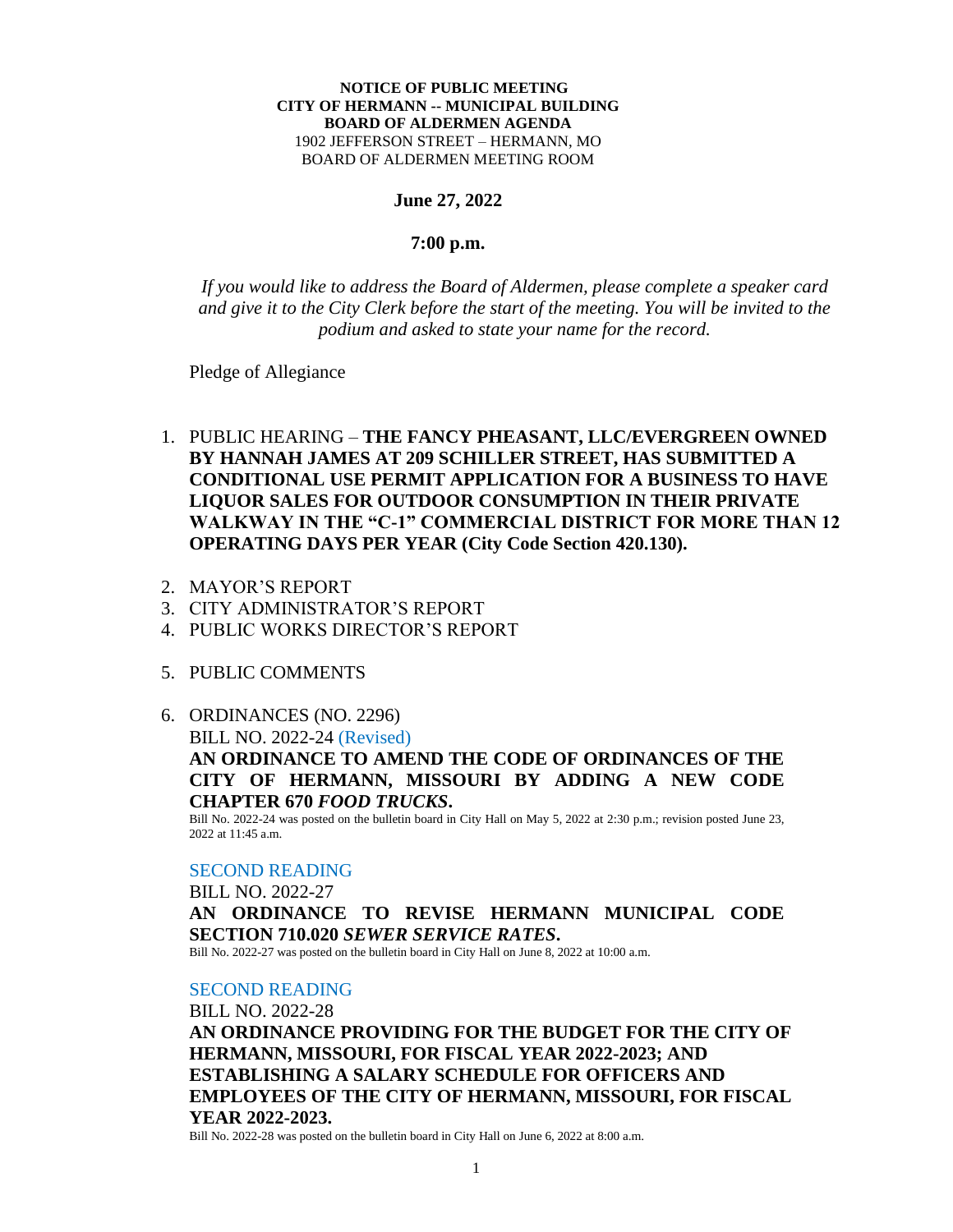## SECOND READING

BILL NO. 2022-29

**AN ORDINANCE TO APPROVE A MUNICIPAL SERVICES CONTRACT BY AND BETWEEN THE CITY OF HERMANN, MISSOURI AND MARY KUNSTMANN, D/B/A THE COMPUTER LADY.** 

Bill No. 2022-29 was posted on the bulletin board in City Hall on June 8, 2022 at 8:00 a.m.

#### SECOND READING

BILL NO. 2022-30

**AN ORDINANCE TO APPROVE A MUNICIPAL SERVICES CONTRACT BY AND BETWEEN THE CITY OF HERMANN, MISSOURI AND JENNIFER DAVIS FOR MARKETING AND WEBSITE SERVICES.** 

Bill No. 2022-30 was posted on the bulletin board in City Hall on June 8, 2022 at 8:00 a.m.

### SECOND READING

BILL NO. 2022-31

**AN ORDINANCE TO APPROVE A MUNICIPAL SERVICES AND MATERIAL CONTRACT BY AND BETWEEN THE CITY OF HERMANN, MISSOURI AND KE BUTTERFIELD, LLC TO PROVIDE BLOG AND CONTENT WRITER SERVICES.**

Bill No. 2022-31 was posted on the bulletin board in City Hall on June 9, 2022 at 11:30 a.m.

### SECOND READING

BILL NO. 2022-33

**AN ORDINANCE TO AMEND SECTIONS 220.190, 220.200, 220.210 AND 220.220 OF THE MUNICIPAL CODE AND PRESCRIBING A SCHEDULE OF RATES FOR REFUSE CONTAINER LEASES FOR GARBAGE AND REFUSE COLLECTION, FOR BILLING AND COLLECTION SERVICES BY THE CITY, FOR RECYCLING CHARGES AND FOR MAINTENANCE.**  Bill No. 2022-33 was posted on the bulletin board in City Hall on June 9, 2022 at 11:55 a.m.

BILL NO. 2022-36 **AN ORDINANCE TO AMEND ORDINANCE #2246 REGARDING THE BUDGET FOR FISCAL YEAR 2021-2022.**

Bill No. 2022-36 was posted on the bulletin board in City Hall on June 23, 2022 at 1:00 p.m.

#### BILL NO. 2022-37

**AN ORDINANCE AUTHORIZING THE EXECUTION OF AN AGREEMENT FOR SERVICES BETWEEN THE CITY OF HERMANN, MISSOURI, AND THE HERMANN AREA HOSPITAL DISTRICT AND OATS, INCORPORATED.**

Bill No. 2022-37 was posted on the bulletin board in City Hall on June 22, 2022 at 8:00 a.m.

#### BILL NO. 2022-38

**AN ORDINANCE TO APPROVE A MUNICIPAL SERVICES AND MATERIAL CONTRACT BY AND BETWEEN THE CITY OF HERMANN, MISSOURI AND MADDEN MEDIA TO PROVIDE DIGITAL SOCIAL MEDIA MARKETING.**

Bill No. 2022-38 was posted on the bulletin board in City Hall on June 22, 2022 at 12:00 p.m.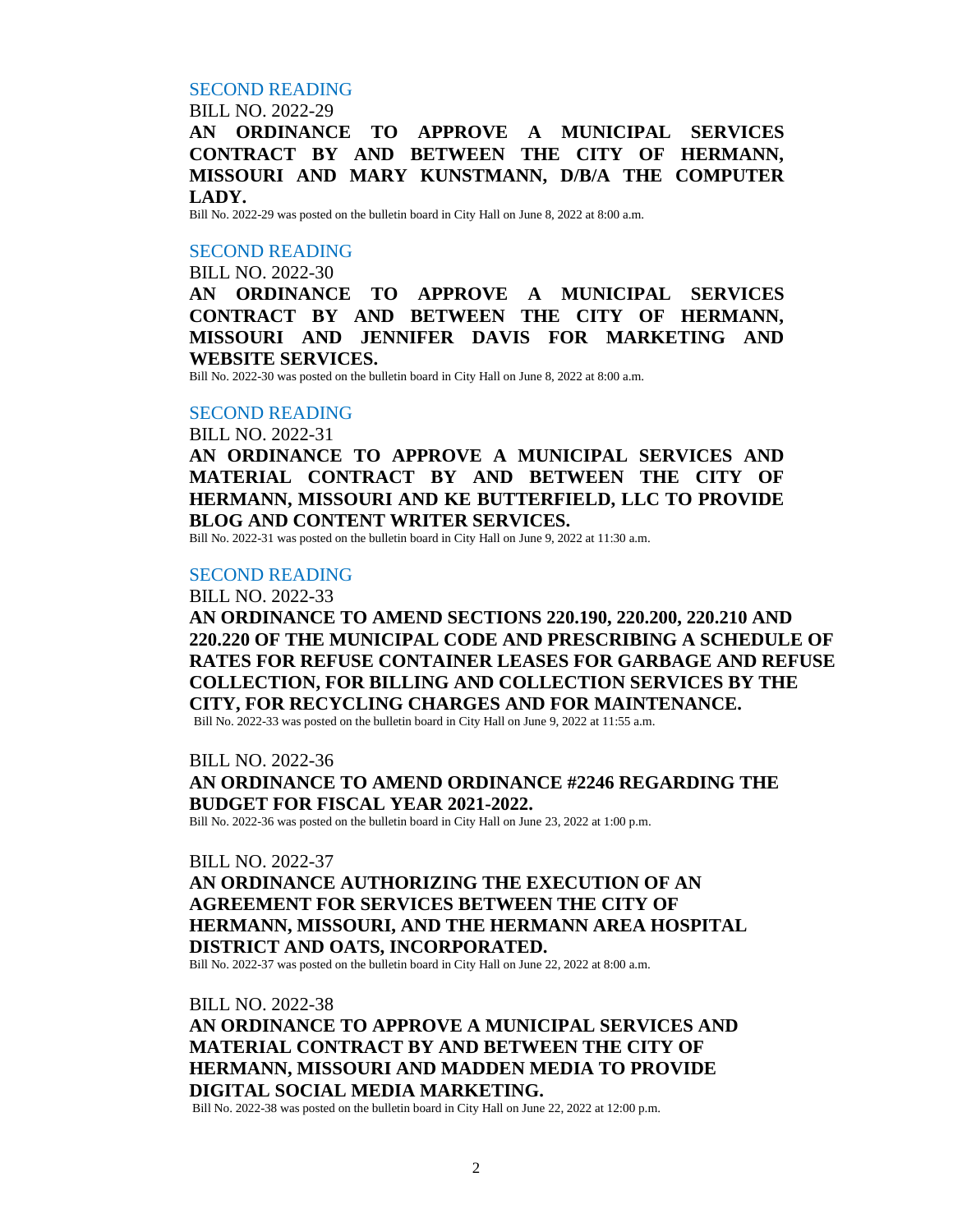## 7. RESOLUTION (NO. 1321)

# **A RESOLUTION TO DESCRIBE FACTS AND REASONS FOR A NECESSARY AMENDMENT TO THE CITY'S BUDGET FOR FISCAL YEAR 2021-2022.**

## **A RESOLUTION TO IDENTIFY TO THE MISSOURI ETHICS COMMISSION THE ESTABLISHED METHOD OF DISCLOSURE OF POTENTIAL CONFLICTS OF INTEREST AND SUBSTANTIAL INTERESTS BY CERTAIN OFFICIALS, OFFICERS, AND EMPLOYEES OF THE CITY OF HERMANN.**

8. OLD BUSINESS - Occupancy Permits & Building Permit fees

## 9. NEW BUSINESS

## 10. MOTIONS

- A. Minutes
- B. Invoices for payment
- C. Conditional Use Permit Renewal Missouri Vacation Rentals LLC/ Ed Schmelz – 210 East  $4<sup>th</sup>$  St – Owner-unoccupied Guesthouse
- D. Approve annual renewal of CTM Distribution for rack card distribution for Tourism Department
- E. July 2022 Liquor License renewals
- F. Approve bid from Beazley for cyber liability insurance policy
- G. Reappoint Becky Myers to the Arts Council
- H. Special Event Application Hermann Arts Council Request to close Schiller Street from  $1<sup>st</sup>$  to  $4<sup>th</sup>$  with open container permission, 2 p.m. – 8 p.m., in conjunction with the First Friday Art Walks for additional artists and food & drink vendors - July 1 and August 5, 2022
- I. Special Event Application Chamber of Commerce Independence Day celebration activities – Concert at Amphitheater on July  $2<sup>nd</sup>$  and vendors at Riverfront Park, fireworks and parade on July 3, 2022
- J. Special Event Application Boy Scouts food and first aid stand Riverfront Park pavilion – July  $13$  – July  $15, 2022$
- K. Special Event Application Fernweh Distilling Co. anniversary celebration festivities/beer garden – George Johnson Park – August 20, 2022
- L. Special Event Application Hermann Lions Club Pickle ball tournament fundraiser – tennis courts – September 24 & 25, 2022